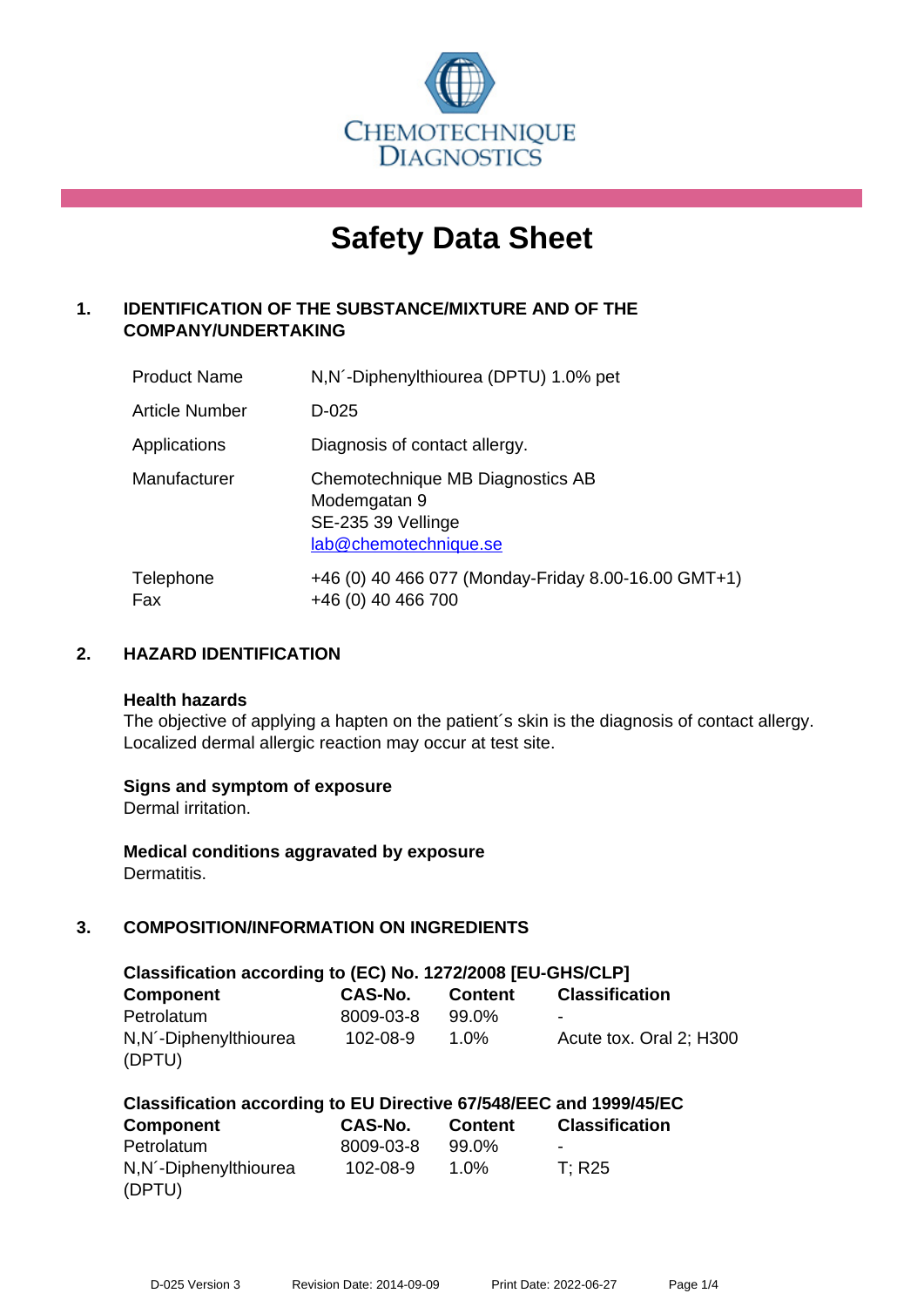## **4. FIRST AID MEASURES**

## **Emergency and first aid procedures**

Obtain medical attention.

# **5. FIRE-FIGHTING MEASURES\***

#### **Suitable extinguish media**

CO2, powder or water spray. Fight larger fires with water spray or alcohol resistant foam.

# **For safety reasons unsuitable extinguishing agents**

Water with full jet.

## **Special protective equipment for fire-fighters**

Wear self-contained respiratory protective device. Wear fully protective suit.

\*Data is shown for petrolatum only

## **6. ACCIDENTAL RELEASES MEASURES**

**Steps to be taken if material is released or spilled** Contain and place in a closed container.

# **7. HANDLING AND STORAGE**

**Precautions to be taken in handling and storage** Store dark at 5-8°C. Avoid extended exposure to light. FOR EXTERNAL USE ONLY.

# **8. EXPOSURE CONTROLS/PERSONAL PROTECTION**

**Respiratory protection** Not required.

**Ventilation** Local exhaust.

**Protective gloves** Disposal gloves.

#### **Eye protection** Not required with normal use.

## **Work/Hygienic practices**

Wash hands after each use.

## **9. PHYSICAL AND CHEMICAL PROPERTIES**

Odour **Odourless** 

Appearance Ivory White Semi-solid

Melting point\* 50-55° C Flash point\*  $>100^{\circ}$ C

Boiling point\* No data available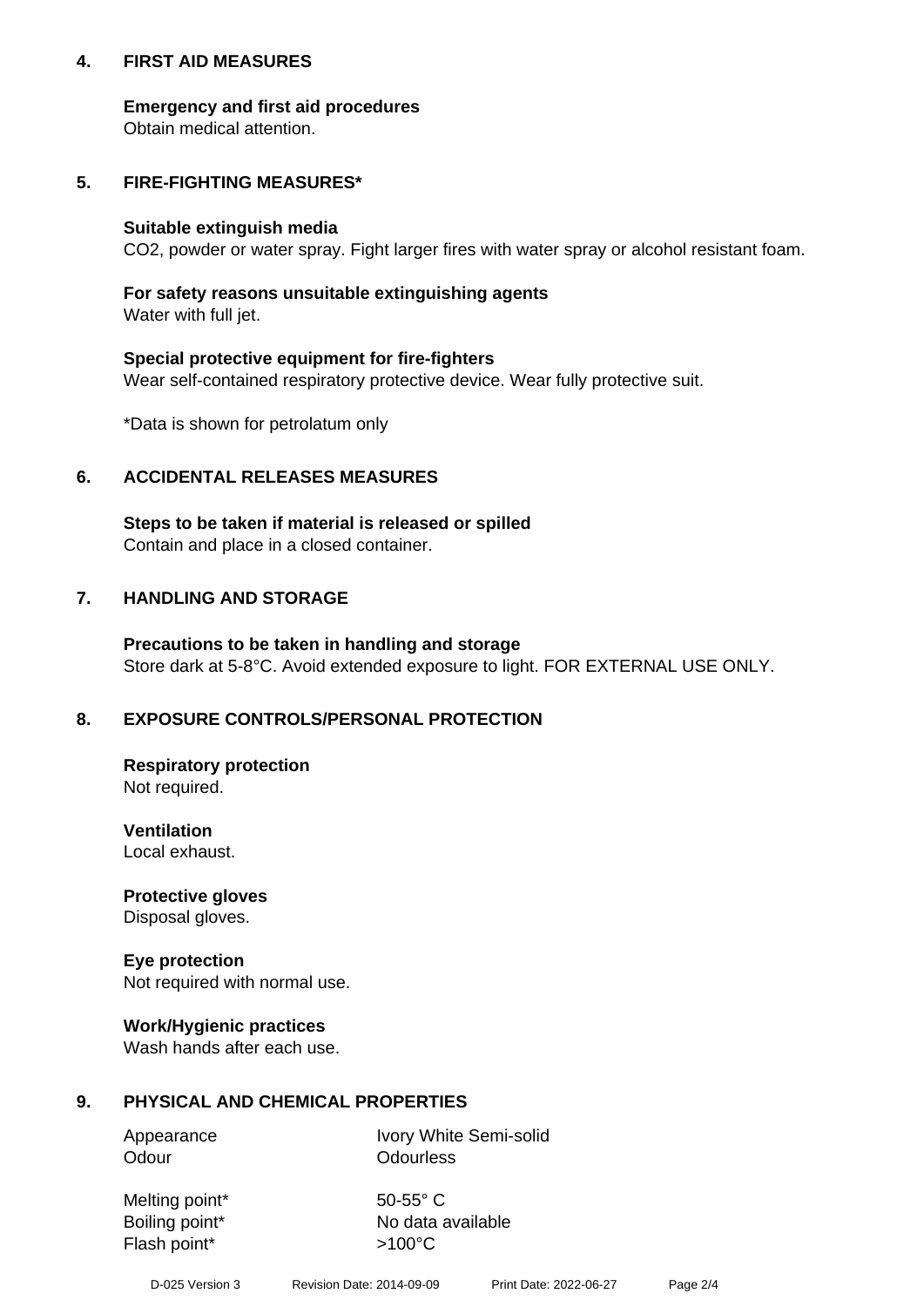Density\* No data available. Solubility in/Miscibility with Water\*

Self ignition\* Product does not self ignite. Danger of explosion\* Product does not present an explosion hazard. Insoluble

\*Data is shown for petrolatum only

# **10. STABILITY AND REACTIVITY**

#### **Incompability**

May react with strong oxidizing agents.

#### **Stability**

Stable at recommended storage conditions.

#### **Hazardous byproducts**

Combustion may generate CO, CO2 and other oxides.

**Hazardous polymerization**

Will not occur.

## **11. TOXICOLOGICAL INFORMATION**

No data available.

## **12. ECOLOGICAL INFORMATION**

No data available.

## **13. DISPOSAL CONSIDERATIONS**

#### **Waste disposal method**

Comply with federal, state/provincial and local regulation.

#### **14. TRANSPORT INFORMATION**

Not dangerous goods.

# **15. REGULATORY INFORMATION**

The classification is according to the latest editions of the EU lists, and extended by company and literature data.

#### **16. OTHER INFORMATION**

#### **Text of H-statements and R-phrases mentioned in Section 3**

| Acute tox. Oral 2 |                           | Acute toxicity, Oral (Category 2) |          |  |
|-------------------|---------------------------|-----------------------------------|----------|--|
| H <sub>300</sub>  |                           | <b>Fatal if swallowed</b>         |          |  |
|                   |                           | Toxic                             |          |  |
| R <sub>25</sub>   |                           | Toxic if swallowed                |          |  |
| D-025 Version 3   | Revision Date: 2014-09-09 | Print Date: 2022-06-27            | Page 3/4 |  |